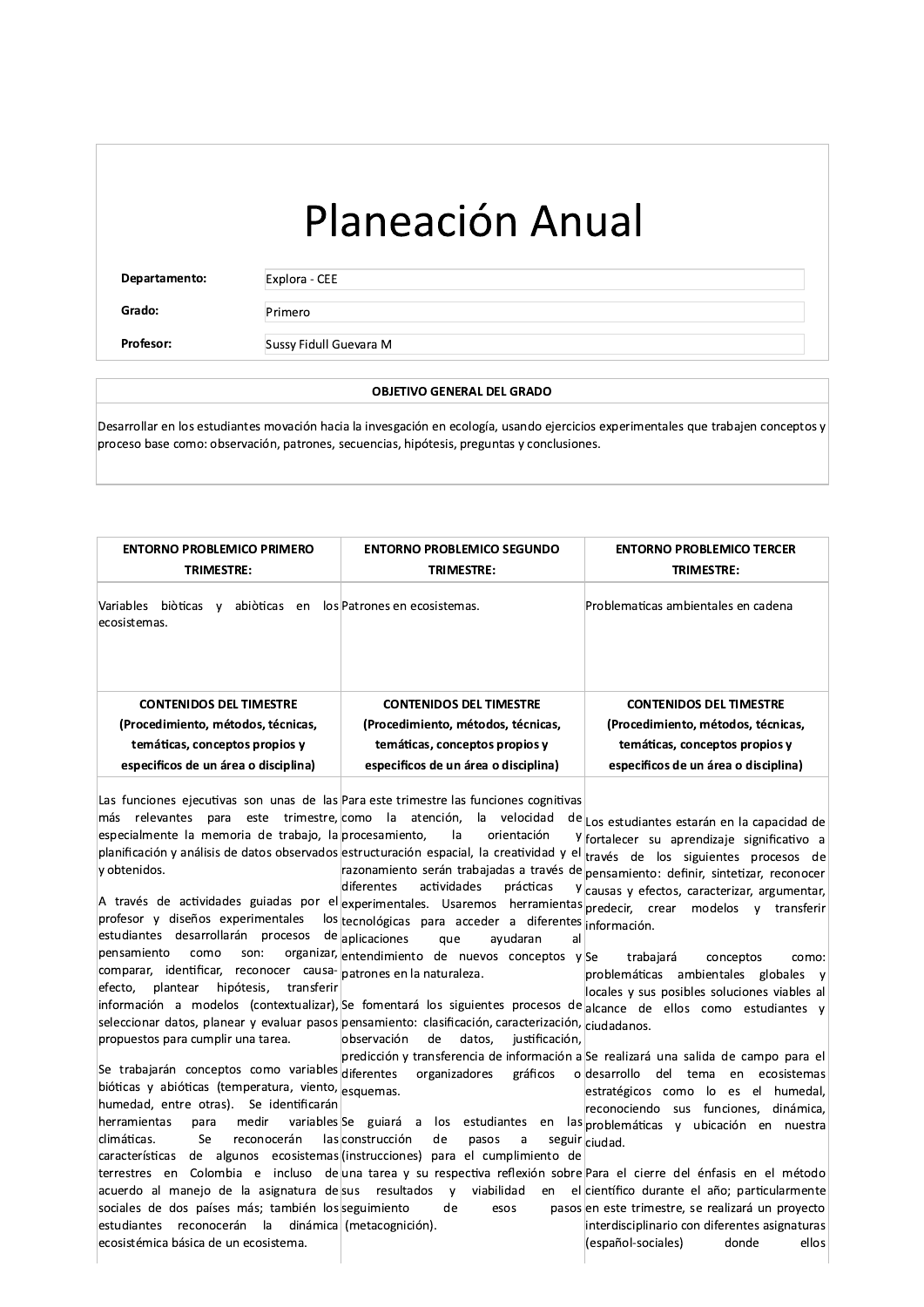| Durante todo el año se hará especial Se trabajarán conceptos como patrones en desarrollarán sus                      |                                             | habilidades<br>del                                                                                                             |
|----------------------------------------------------------------------------------------------------------------------|---------------------------------------------|--------------------------------------------------------------------------------------------------------------------------------|
|                                                                                                                      |                                             | enfasis en el método científico modelado a la maturaleza, causa-efecto, relaciones pensamiento científico y competencia        |
| través de la práctica experimental; entre-variables, ecosistemas-estratégicos comunicativa; además se realizarán dos |                                             |                                                                                                                                |
| particularmente en este trimestre, de la Se reconocerán características                                              |                                             | de prácticas experimentales demostrativas                                                                                      |
| siembra de una semilla. Donde se destacará organismos                                                                | acuáticos                                   | para para reforzar su capacidad de formular                                                                                    |
|                                                                                                                      |                                             | la influencia de las variables escogidas en clasificarlos. Tipos de ecosistemas acuáticos hipótesis, analizar y poder expresar |
| los resultados obtenidos para el diseño y la importancia del recurso hídrico.                                        |                                             | conclusiones de los resultados obtenidos                                                                                       |
| experimental y la importancia de un                                                                                  |                                             | en cualquier contexto.                                                                                                         |
| registro sistemático de datos.                                                                                       |                                             |                                                                                                                                |
|                                                                                                                      | Como se hará especial énfasis en el método  |                                                                                                                                |
|                                                                                                                      |                                             |                                                                                                                                |
|                                                                                                                      | científico durante el año; particularmente  |                                                                                                                                |
|                                                                                                                      | diseños<br>trimestre,<br>los<br>este<br>len |                                                                                                                                |
|                                                                                                                      | experimentales serán guiados por la         |                                                                                                                                |
|                                                                                                                      | simulación y experiencia virtual. Donde el  |                                                                                                                                |
|                                                                                                                      | profesor fortalecerá la capacidad de        |                                                                                                                                |
|                                                                                                                      | formular hipótesis y predicciones; además   |                                                                                                                                |
|                                                                                                                      |                                             |                                                                                                                                |
|                                                                                                                      | de la importancia del registro sistemático  |                                                                                                                                |
|                                                                                                                      | de información, datos, dibujos y su         |                                                                                                                                |
|                                                                                                                      | interpretación.                             |                                                                                                                                |
|                                                                                                                      |                                             |                                                                                                                                |
|                                                                                                                      |                                             |                                                                                                                                |
|                                                                                                                      |                                             |                                                                                                                                |
|                                                                                                                      |                                             |                                                                                                                                |
|                                                                                                                      |                                             |                                                                                                                                |

Primero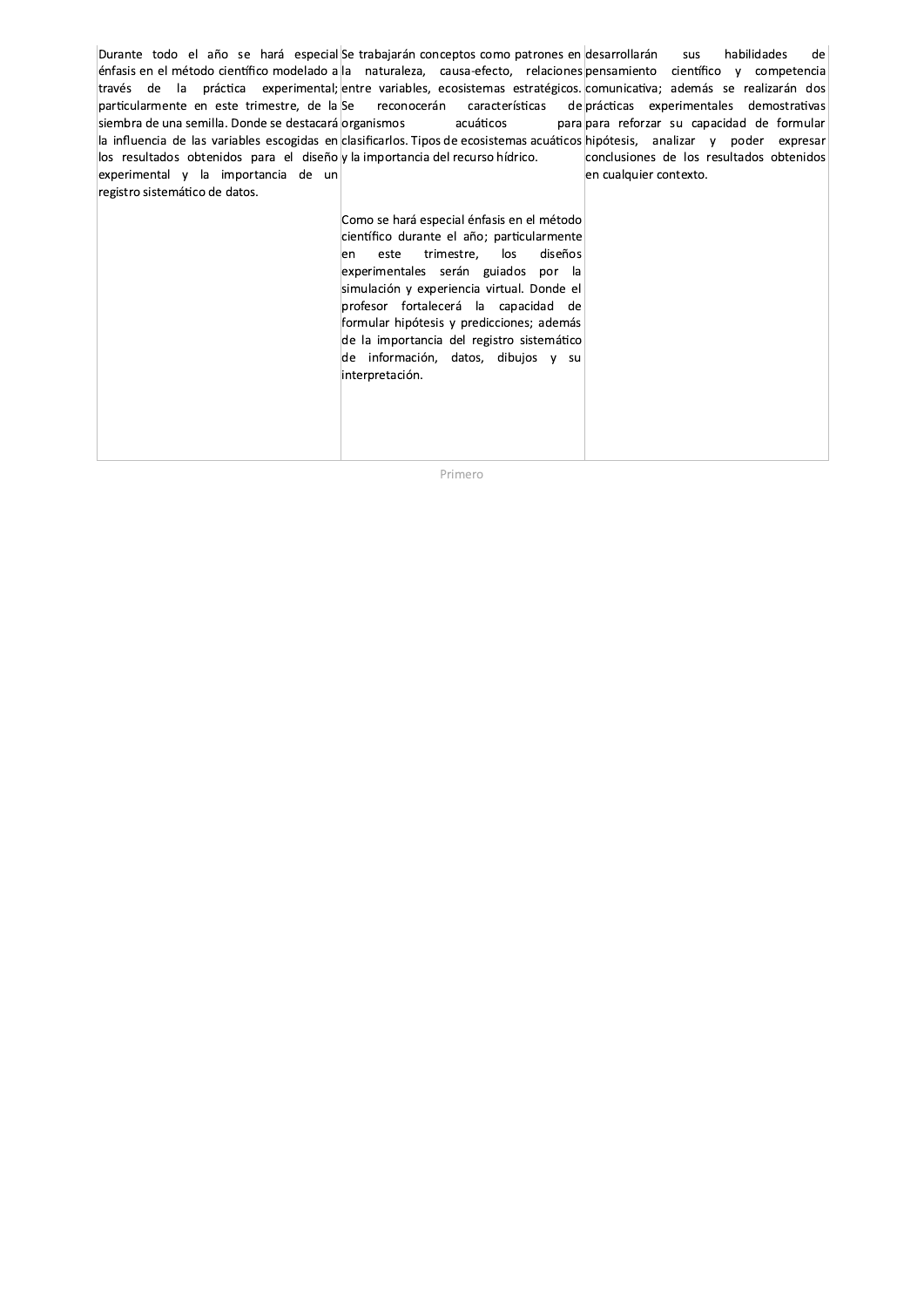## Planeación Anual

Departamento:

Explora - CEE

Octavo

Grado: Profesor:

Martha Cecilia Gómez T.

## **OBJETIVO GENERAL DEL GRADO**

Desarrollar habilidades y destrezas investigativas, a través de la comprensión de la dinámica de los ecosistemas, que permitan proponer estrategias, resolver problemas o plantear escenarios de solución relacionados con ecología y ambiente dentro del contexto del desarrollo sostenible.

| <b>ENTORNO PROBLEMICO PRIMERO</b><br><b>TRIMESTRE:</b>                                                                                                                                                                                                                                                                                                                                                                                                                                                                                                                                                                                               | <b>ENTORNO PROBLEMICO SEGUNDO</b><br>TRIMESTRE:                                                                                                                                                                                                                                     | <b>ENTORNO PROBLEMICO TERCER</b><br><b>TRIMESTRE:</b>                                                                                                                                                                                                                                                                                   |
|------------------------------------------------------------------------------------------------------------------------------------------------------------------------------------------------------------------------------------------------------------------------------------------------------------------------------------------------------------------------------------------------------------------------------------------------------------------------------------------------------------------------------------------------------------------------------------------------------------------------------------------------------|-------------------------------------------------------------------------------------------------------------------------------------------------------------------------------------------------------------------------------------------------------------------------------------|-----------------------------------------------------------------------------------------------------------------------------------------------------------------------------------------------------------------------------------------------------------------------------------------------------------------------------------------|
| Homo civilis, la investigación científica en Homo civilis, el lenguaje de la ciencia y el Homo civilis y la relación entre ecología,<br>ecología, sus objetos de estudio y el diseños experimental<br>lenguaje de la ciencia.                                                                                                                                                                                                                                                                                                                                                                                                                        |                                                                                                                                                                                                                                                                                     | ambiente y sociedad: la huella humana<br>sobre el planeta.                                                                                                                                                                                                                                                                              |
| <b>CONTENIDOS DEL TIMESTRE</b><br>(Procedimiento, métodos, técnicas,<br>temáticas, conceptos propios y<br>especificos de un área o disciplina)                                                                                                                                                                                                                                                                                                                                                                                                                                                                                                       | <b>CONTENIDOS DEL TIMESTRE</b><br>(Procedimiento, métodos, técnicas,<br>temáticas, conceptos propios y<br>especificos de un área o disciplina)                                                                                                                                      | <b>CONTENIDOS DEL TIMESTRE</b><br>(Procedimiento, métodos, técnicas,<br>temáticas, conceptos propios y<br>especificos de un área o disciplina)                                                                                                                                                                                          |
| Qué es y para qué sirve la ecología Palabras clave de un objeto de estudio. Ecología<br>Herramientas de la ecología: observación, Marco<br>experimentación y modelación. El lenguaje argumentación<br>de la ciencia: la estructura de la ecológicas:<br>investigación científica en ecología. Las riqueza; dependientes e independientes Patrones enecología, ambiente y sociedad.<br>variables ecológicas: bióticas y abióticas. Herramientas<br>Patrones en la naturaleza desde la ecología:<br>perspectiva de la ecológica.                                                                                                                       | conceptual/referencia<br>$\mathsf{v}$<br>científica.<br>densidad,<br>de<br>experimentación<br>modelación. Solución de problemas.                                                                                                                                                    | humana:<br>Recopilación<br>e<br>la interpretación de datos cualitavos:<br>- la<br>Variables entrevista/ encuesta. Problemas ecológicos<br>biodiversidad, y ambientales y solución.<br>Divulgación.<br>la Herramientas de la ecología: observación,<br>modelación.<br>y experimentación<br>V<br>Planteamiento de proyectos y solución de |
| Niveles de organización y conceptos claves Diseño<br>de la ecología. Solución de problemas predicción y transferencia de información, Definir, sintezar, reconocer causas y efectos,<br>Organizar, comparar, idenficar, plantear modelación,<br>hipótesis, transferir información a modelos, modelación.<br>seleccionar<br>datos,<br>planear y<br>evaluar<br>resultados.<br>Durante el<br>resolveran dos problemas y plantearán un diseño experimental y crearán inventos ambientales presentes en el Gimnasio<br>estrablecerán<br>preguntas<br>v<br>estrategias<br>hallar<br>respuesta.<br>la.<br>para<br>Además consultarán artículos científicos, | jusficación.<br>experimental.<br>organización<br>de<br>Durante el<br>trimestre<br>los<br>estudiantes<br>elaborarán reseñas y marcos teóricos, Durante el<br>trimestre los estudiantes conceptuales o de referencia, elaborarán analizarán<br>distintas inspirados en la naturaleza. | problemas.<br>datos, caracterizar, argumentar predecir, crear<br>modelos y transferir información, planear y<br>evaluar.<br>trimestre<br>estudiantes<br>los<br>algunas<br>problemáticas<br>Campestre,<br>buscarán<br>soluciones<br>y<br>establecerán<br>conexiones<br>de                                                                |